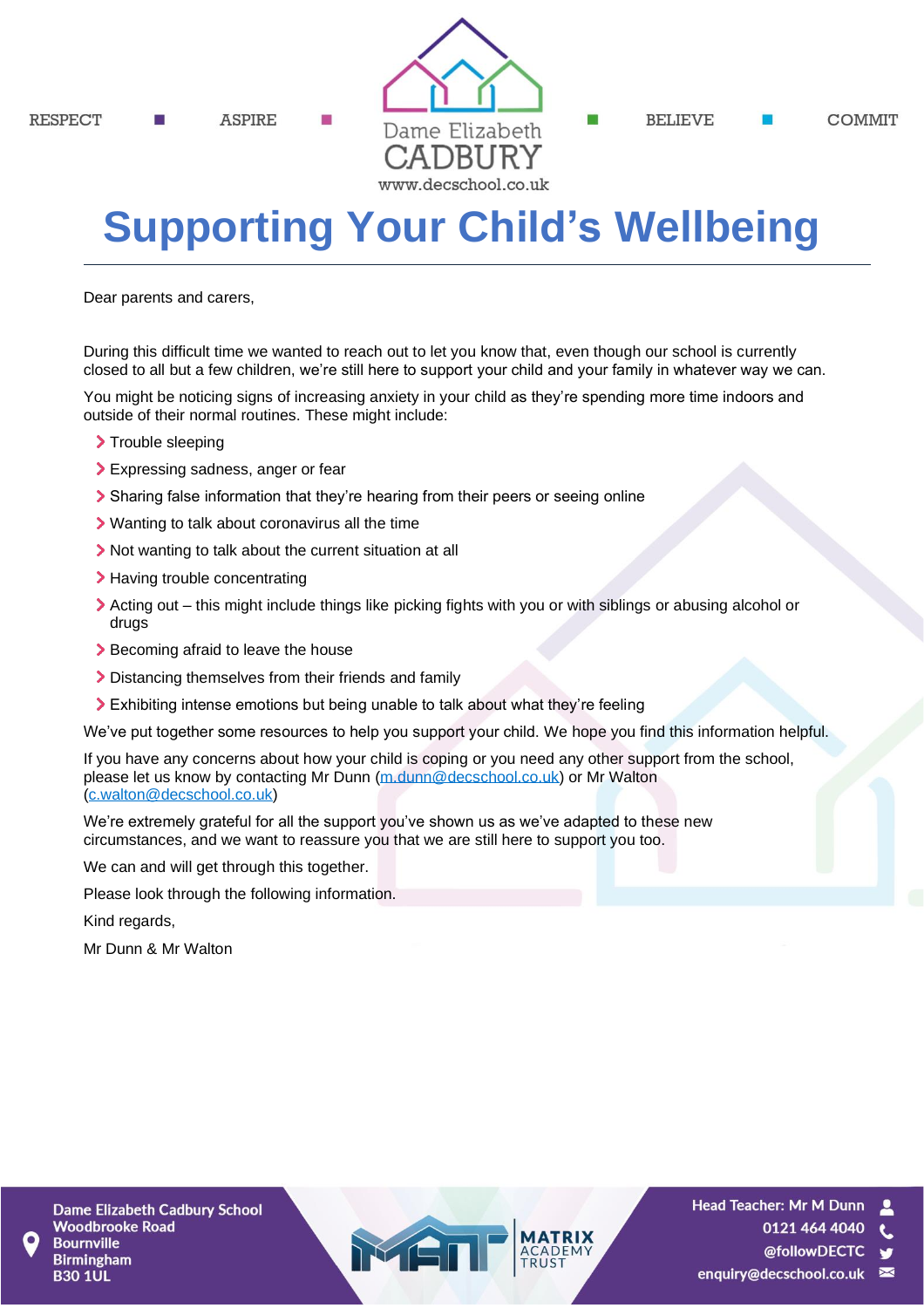## **Take care of yourself**

It's really important right now to take care of your own physical and mental health. Children are very perceptive, and they react to what they sense from the adults around them.

Here are some things you can do to help keep yourself healthy:

- **Connect with others** maintain relationships with people you care about through phone and video calls
- **Exercise**  take some time every day to move. You could go for a walk or run. You'll also find lots of fitness videos online for everything from yoga to dance. Find something you enjoy and that makes you feel good
- **Eat healthy meals**  try to keep a well-balanced diet and drink enough water
- **Get some sleep**  being anxious or worried can have a big impact on your sleep. If you're struggling to get a good night's sleep, try to develop a calming bedtime routine – for example, do 10 minutes of yoga or listen to calming music. There are also apps you can download that provide guided meditation to help you get to sleep more quickly
- **Turn off the news**  it's important to keep up to date, but the 24-hour news cycle can make you more anxious. Limit your exposure to the news to only a small amount of time, just enough to know what the latest government guidance is
- **Do things you enjoy**  now that we're all spending more time at home, we can finally take up that hobby we've always meant to learn. Try baking or gardening or learning to knit. These are also great activities we can share with our children
- **Set goals** it's easy to lose track of the days in our current situation, so it can be helpful to set daily and weekly goals to give us a sense of control and purpose. Examples might be setting a goal of walking for half an hour at least 3 times this week or reading a new book
- **Connect with the outdoors** depending on where you live, it may not be possible to spend time outside. If you don't have a garden or terrace, you can still open a window to let some fresh air and sunlight in. Put a comfortable chair by the window so you can look outside and get some air as you read a book
- **Talk to someone**  during this difficult time, sharing with family and friends how you're feeling and what you're doing to cope can be helpful for both you and them. There are also helplines you can call for support – we've included a list at the end of this pack

## **How to talk to your child about what's happening**

No matter how calmly you manage the current environment, children are likely to be anxious, so it's important to talk to them about what's happening.

#### **For younger children**

Children pick up bits of information from their friends, from the news and from listening to adults talking around them – but they can misunderstand what they're hearing.

#### **Deal with the news head-on and talk about it openly and calmly, giving them the facts**

- o Give them age-appropriate information take a look at:
	- $\blacksquare$ [BBC Newsround hub](https://www.bbc.co.uk/newsround/51204456) – regularly updated with information and advice
	- [#covibook](https://www.mindheart.co/descargables) for under 7s  $\blacksquare$
	- $\blacksquare$ [Children's guide to coronavirus](https://www.childrenscommissioner.gov.uk/publication/childrens-guide-to-coronavirus/) – a download from the Children's Commissioner to help explain the situation to children
- $\circ$  Teach them how to know if information they find on the internet is reliable. Explain how some stories on social media may be based on rumours or inaccurate information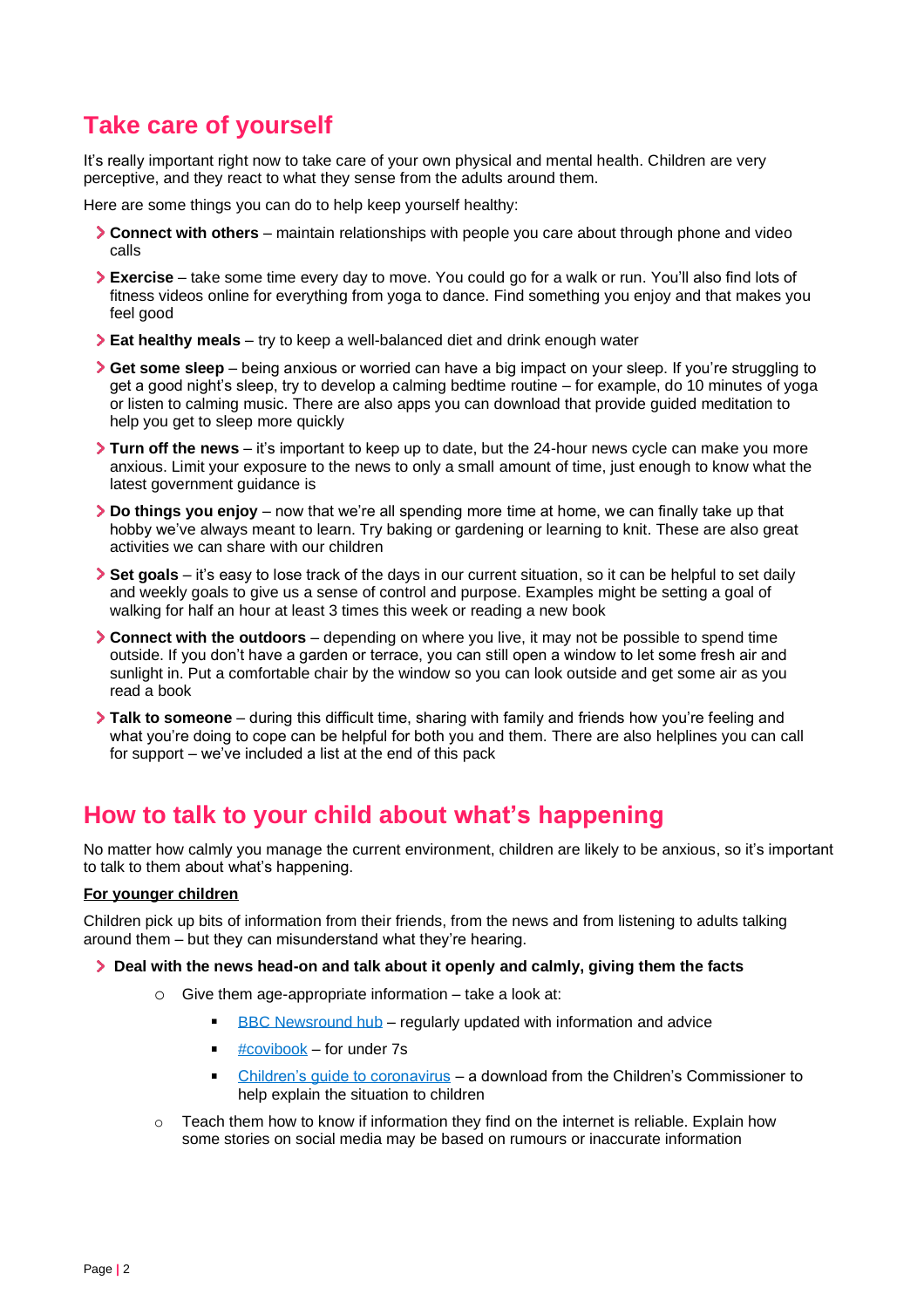o Encourage them to take breaks from listening to or reading the news – overexposure isn't helpful

#### **Encourage questions**

- o This will give them the confidence to reach out, if they have anything to ask
- $\circ$  Be reassuring but honest when answering questions it's ok if you don't have all the answers
- $\circ$  Be ready to answer the same question over and over children tend to repeat themselves when they're feeling uncertain or worried, so you might have to answer the same questions more than once as they seek extra reassurance

#### **Be a role model**

- o Recognise and manage your own worries first
- $\circ$  Be open about your own feelings and let them know it's normal to be concerned for example, let them know you're also finding the news a bit worrying and what you're doing to stay calm

#### **Explain how our body's immune system protects us**

- It's constantly working against germs without us knowing. We can't and don't need to control this process
- $\circ$  Explain that we're taking precautions against this particular germ because it's a new one which our bodies haven't come across before
- $\circ$  Remind them how important it is that they eat healthy food, sleep and exercise, as this helps to fight germs
- $\circ$  If it helps, reassure them that the effects of this virus on healthy young people are very mild

#### **Keep doing your bit to help children reduce the spread of germs**

- $\circ$  Remind them to maintain good hygiene like bathing daily and wearing fresh clothes
- $\circ$  Encourage them to sing 'happy birthday' twice when they're washing their hands

#### **For older children**

Older children will have the same anxieties about their own health and that of their family and friends as younger children. But they're also likely to feel socially isolated, and worried about the result of school closures on their education and what life will be like after the pandemic is over.

In addition to the steps above:

**Encourage them to maintain social ties** – relationships are especially important for older children, so give them room to keep in touch with their friends

#### **Equip them with accurate information** – for example:

- o [Mythbusters](https://www.who.int/emergencies/diseases/novel-coronavirus-2019/advice-for-public/myth-busters) from the World Health Organization
- o [Data visualisation pack](https://informationisbeautiful.net/visualizations/covid-19-coronavirus-infographic-datapack/) from Information is Beautiful (regularly updated)

#### **Share tools to help them manage anxiety**

- o YoungMinds: [practical steps to take if you're anxious about coronavirus](https://youngminds.org.uk/blog/what-to-do-if-you-re-anxious-about-coronavirus/)
- o Mind: [how to take care of your wellbeing when staying home](https://www.mind.org.uk/information-support/coronavirus-and-your-wellbeing)

#### **If your child struggles with higher levels of anxiety**

Some children are naturally more anxious, such as those with existing phobias or obsessive-compulsive disorders. The current situation can make those anxieties worse.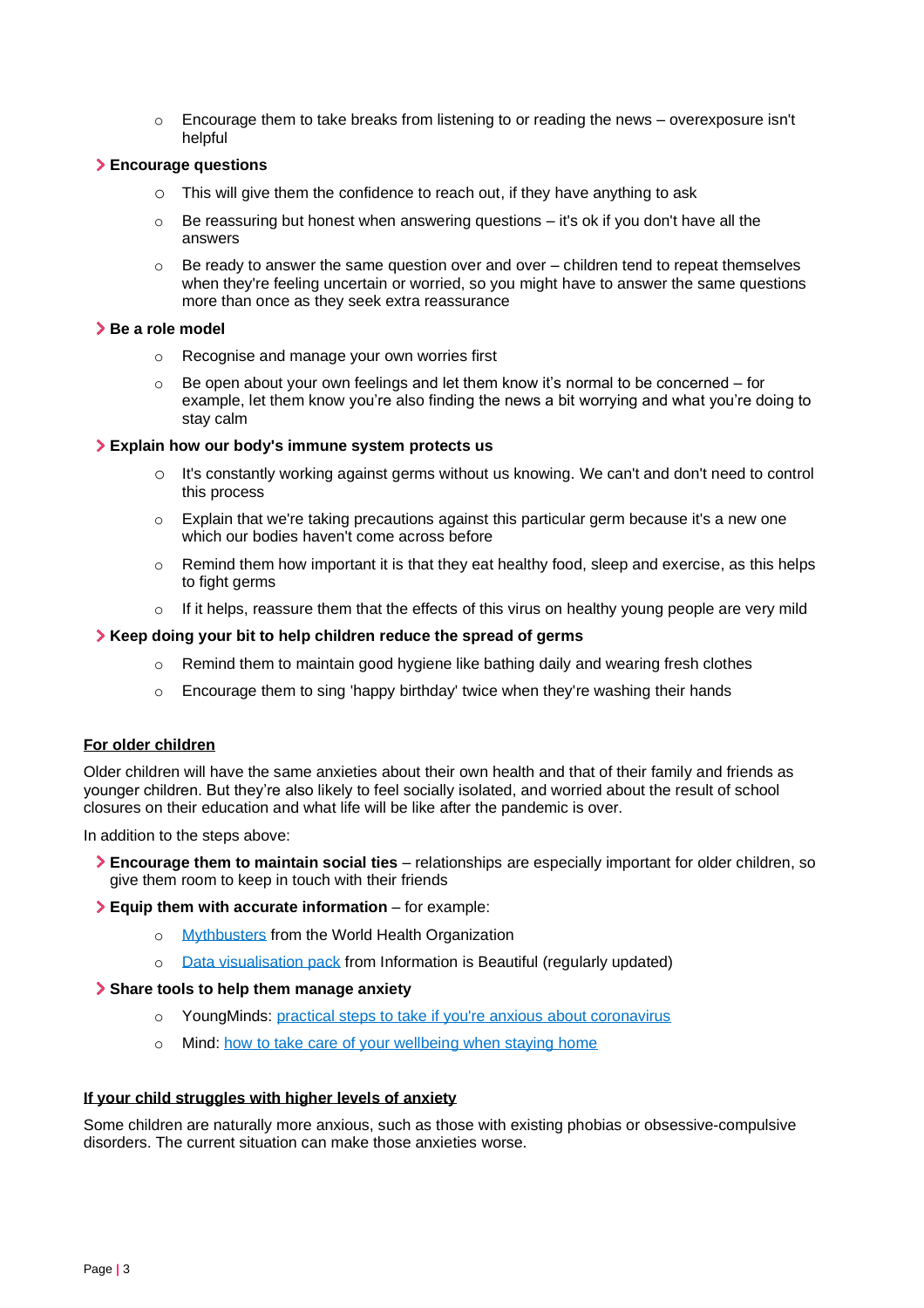Get them to do activities such as counting, ordering and sorting tasks which can help them calm down

- Encourage them to use relaxation techniques such as controlled breathing
- Look out for obsessive or compulsive behaviours and try to get ahead of them early by challenging unhelpful thoughts and assumptions
- If you're worried about your child's anxiety, **YoungMinds** is a charity dedicated to children's mental health. They've opened a [parents'](https://youngminds.org.uk/find-help/for-parents/parents-helpline/) helpline for confidential, expert advice. You can reach them at 0808 802 5544

#### **Helplines and websites for children and young people**

If your child would like to speak with someone confidentially, there are helplines and websites specifically for them.

| <b>ORGANISATION</b>                                                                                                                         | <b>CONTACT INFORMATION</b>                                                                                                                    |
|---------------------------------------------------------------------------------------------------------------------------------------------|-----------------------------------------------------------------------------------------------------------------------------------------------|
| <b>Shout</b><br>Free, confidential support via text, available<br>24/7                                                                      | Text SHOUT to 85258 in the UK to text with a trained<br>crisis volunteer who'll provide active listening and<br>collaborative problem-solving |
| The Mix<br>Free confidential telephone helpline and<br>online service that aims to find young<br>people the best help, whatever the problem | • Call 0808 808 4994 for free (11am to 11pm daily)<br>• Access the online community<br>$\bullet$ Email The Mix                                |
| <b>ChildLine</b><br>Confidential telephone counselling service for<br>any child with a problem                                              | • Call 0800 1111 any time for free<br>• Have an online chat with a counsellor (9am to<br>midnight daily)<br>• Check out the message boards    |

## **How to make home learning work for your family**

We're realistic about what pupils will be able to do during this period, and we want you to be too.

You're not expected to become teachers and your children aren't expected to learn as they do in school. Simply providing them with some structure at home will help them to adapt.

The following tips are designed to help you create a positive learning environment at home. See what works best for your household.

- **Create and stick to a routine** if you can. This is what children are used to. For example, eat breakfast at the same time and make sure they're dressed before starting the 'school' day – avoid staying in pyjamas!
- **Involve your children in setting the timetable** where possible. It's a great opportunity for them to manage their own time better and it'll give them ownership
- **Check in with your children and try to keep to the timetable, but be flexible.** If a task/activity is going well or they want more time, let it extend where possible
- If you have more than 1 child at home, **consider combining their timetables**. For example, they might exercise and do maths together – see what works for your household
- **Designate a working space if possible**, and at the end of the day have a clear cut-off to signal school time is over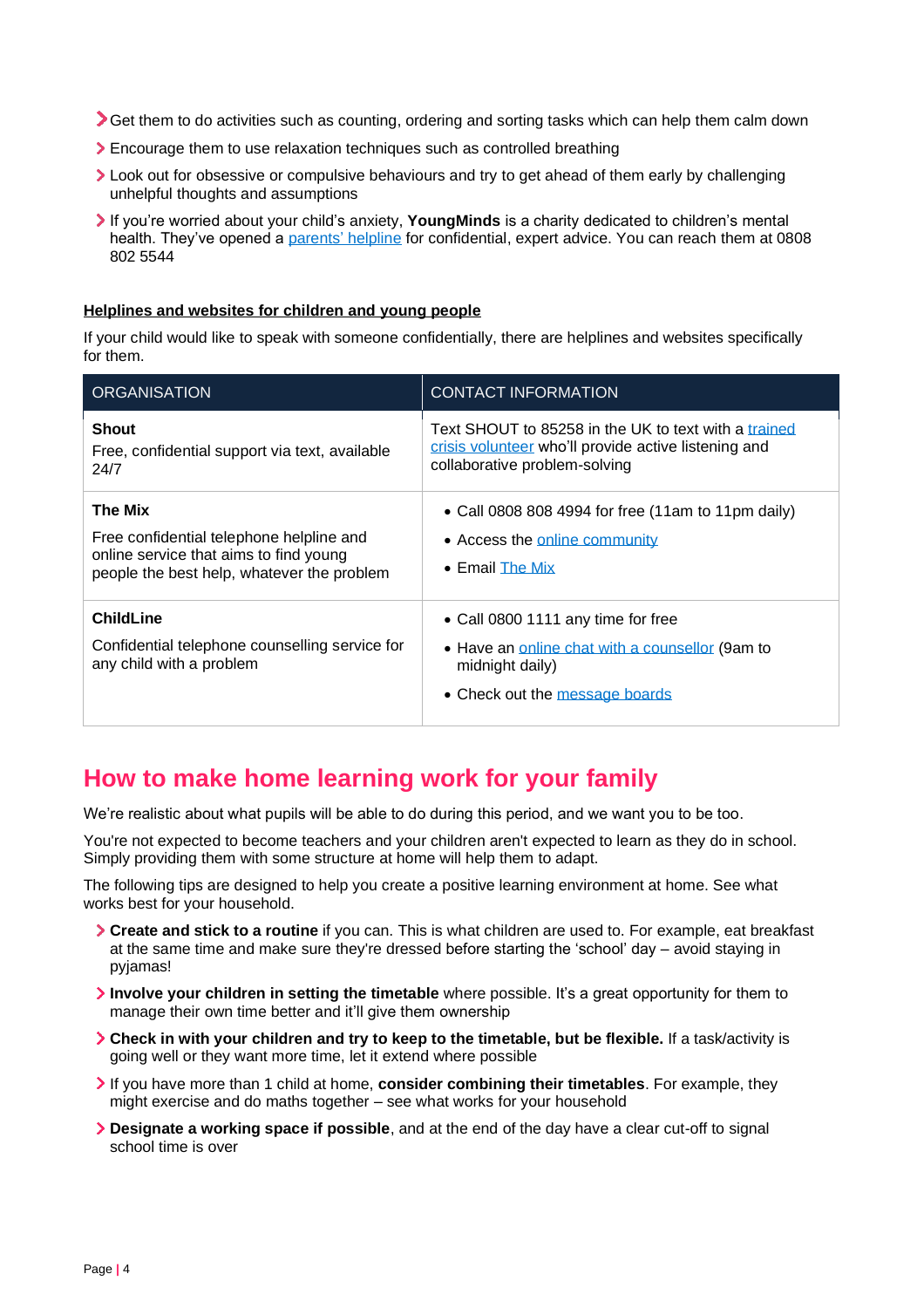- **Stick the timetable up on the wall** so everyone knows what they should be doing when, and tick activities off throughout the day
- **Take stock at the end of each week.** What's working and what isn't? Ask your children, involve them too
- **Distinguish between weekdays and weekends**, to separate school life and home life
- **Give them chores** to do so they feel more responsible about the daily routine at home
- Ask them to **help you cook** and bake
- Accept that **they'll probably watch more TV/spend time on their phone**  that's ok but you might want to set/agree some screen time limits

Please don't worry about your children getting behind with learning. Everyone's in the same boat, and when things get back to normal we'll make sure we will support our pupils to get back on track.

## **Where to find additional learning resources online**

There's plenty of support for parents online for everything from tools for home learning to PE:

| <b>ORGANISATION</b>                                                                                                                                   | <b>CONTACT INFORMATION</b>                          |
|-------------------------------------------------------------------------------------------------------------------------------------------------------|-----------------------------------------------------|
| <b>BBC Bitesize</b><br>Online resource for learning and revision.<br>Starting on 20 April, you'll also find daily lessons<br>to support home learning | Website: https://www.bbc.co.uk/bitesize             |
| STEM.org.uk<br>Free home learning resources for all ages in<br>science, technology, engineering and maths                                             | Website: https://www.stem.org.uk/home-learning      |
| Twinkl (for younger members of the<br>household)<br>This popular site for teachers is now offering<br>free daily activities for home learning         | Website: https://www.twinkl.co.uk/home-learning-hub |
| <b>English National Ballet</b><br>Free ballet classes streamed daily                                                                                  | Website: https://www.youtube.com/user/enballet      |

## **Where to turn to for help**

It's okay to not be okay. We all need someone to talk to sometimes. If you feel overwhelmed, at risk of abuse or experiencing financial need, there are people you can call on for support:

#### **Mental health**

| <b>ORGANISATION</b>                                                                                    | <b>CONTACT INFORMATION</b>       |
|--------------------------------------------------------------------------------------------------------|----------------------------------|
| <b>Mental Health Foundation</b>                                                                        | Website: www.mentalhealth.org.uk |
| Provides information and support for anyone<br>with mental health problems or learning<br>disabilities |                                  |